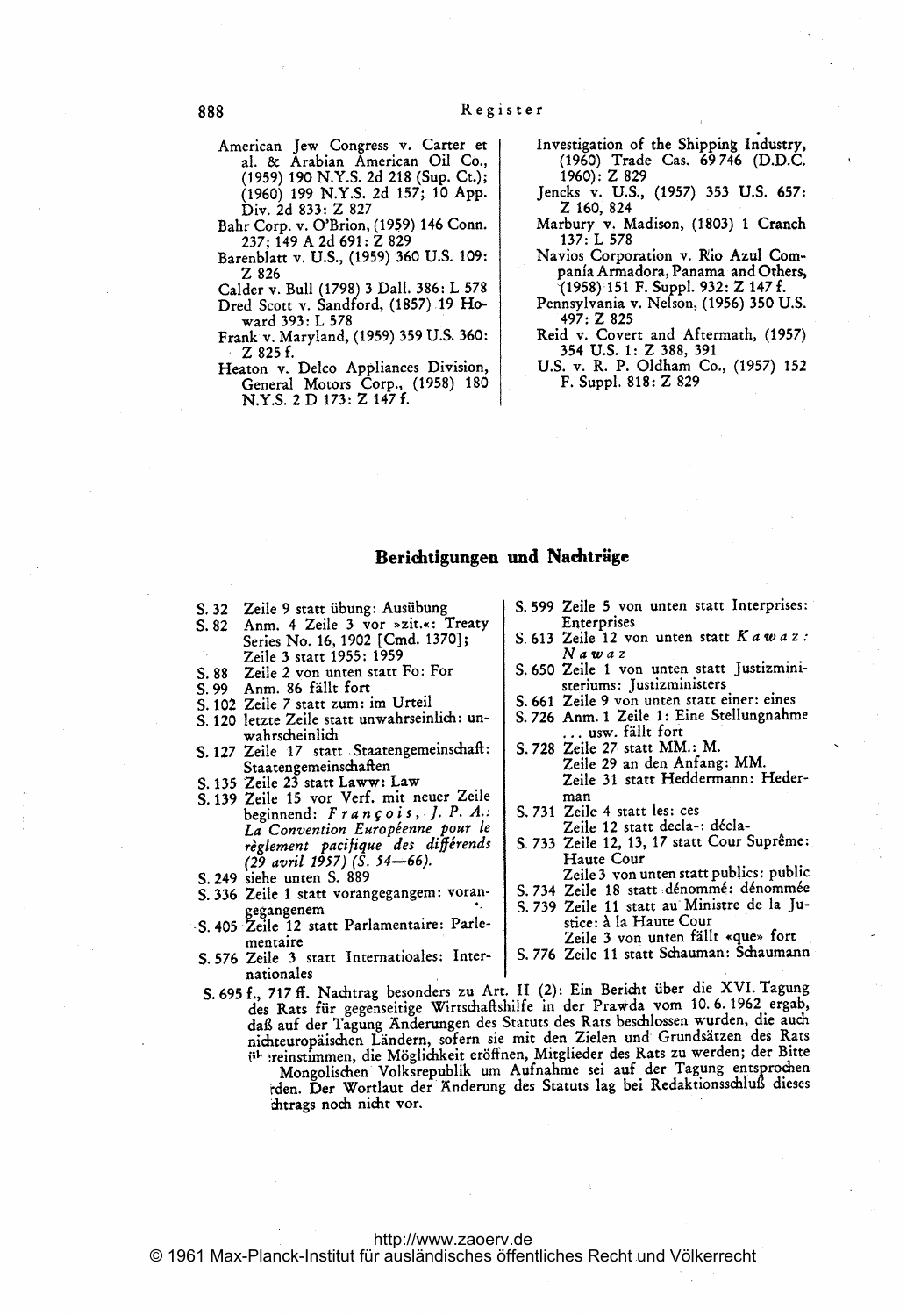# Berichtigungen und Nachträge 889

## [Zum Ausschneiden und Einfügen an den ergänzten Stellen einseitig bedruckt zweifach:]

S. 249 Anm. 3 (zugleich zu Bd. 20, S. 590 ff.) Nachtrag: Die als amtliche Drucksache des Gerichtshofs erschienene englische und französische Neuausgabe vom Februar 1962 Ausschneiden und Einfügen an den ergänzten Stellen einseitig bedruckt zweifach:<br>Anm. 3 (zugleich zu Bd. 20, S. 590 ff.) Nachtrag: Die als amtliche Drucksache des<br>Gerichtshofs erschienene englische und französische Neuausga l'Europe, Strasbourg Février 1962), enthält, neben einem englischen und einem französischen Sachregister, folgende textlichen Anderungen gegenüber der Ausgabe vom Februar 1960:

In Art. <sup>21</sup> ist der bisherige Abs. <sup>3</sup> gestrichen, der bisherige Abs. <sup>4</sup> wurde Abs. 3; ihm folgen jetzt die beiden Absätze:

made by the Registrar in accordance with Greffier prévue au paragraphe 2 du présent paragraph 2 of this Rule, the President shall paragraph 2 of this relief, the Fresherm shahr and the constitution of the state in the independent of the state of the state of the state of the state of the state of the state of the state of the state of the state of th nothy an the judges that he win proceed you was proceed to the constitution of the ing lots. If a judge, upon receiving such notification, believes that he will be unable notification, believes that he will be unable qu'il ne pourra siéger pour une des causes<br>to sit for one of the reasons given in Rule 24 andiquées à l'article 24 du présent Règleto sit for one of the reasons given in Rule 24 of the Rules of Court he shall inform the ment, il en fait part au Président qui évenof the Rules of Court he shall inform the ment, il en fait part au Président qui éven-<br>President who may exclude the name of tuellement retire son nom de l'urne. such judge from the ballot.

presence of the Registrar, choose by lot from among those judges who are not unable  $\frac{1}{2}$ to sit, have not required to withdraw or are not dispensed from sitting under Rule 24 of ment, ni cause de récusation, ni dispense de the Rules of Court, the names of those siéger, les noms de ceux qui seront appelés called upon to compose or complete the a composer ou a completer la Chambre ainsi<br>Chamber and of three substitutes. The sub- que de trois suppleants. Sont suppleants les Chamber and of three substitutes. The substitutes shall be those judges whose names juges autres que le Président ou le Vice-<br>are drawn last, other than the President and Président de la Cour dont les noms sont Vice-President who shall in all cases be sortis de l'urne en dernier lieu, le Président

4. At the same time as the communication 4. Parallelement à la communication du article, le Président informe tous les juges qu'il va procéder à la constitution d'une Chambre par tirage au sort. Si, lorsqu'il regoit cette notification, un juge pr

5. The President of the Court shall, in the 5. Le Pr6sident de la Cour tire ensuite au sort, en présence du Greffier, parmi les uges pour qui n'existe, aux termes de l'article 24 du présent Règlement, ni empêche-Président de la Cour dont les noms sont considered to be appointed titular judges. ou le Vice-Président étant toujours réputés désignés à titre effectif.

Die bisherigen Absätze <sup>5</sup> und 6 wurden Absätze 6 und 7.

## Artikel 24 erhielt folgende neue Überschrift und folgenden neuen Abs. 4:

## Rule 24 (Inability to attend withdrawal or exemption)

4. Similarly, any judge who has been called upon to sit on one or more previous cases may, at his request, be exempted from sitting on a new case provided his services can be dispensed with.

#### Art. 24 (Empêchement, récusation ou dispense)

4. Pourra de même être, à sa demande, dispensé de siéger dans une affaire nouvelle, dans la mesure compatible avec les nécessités du service, le juge qui a été appelé à siéger dans une ou plusieurs affaires précédentes.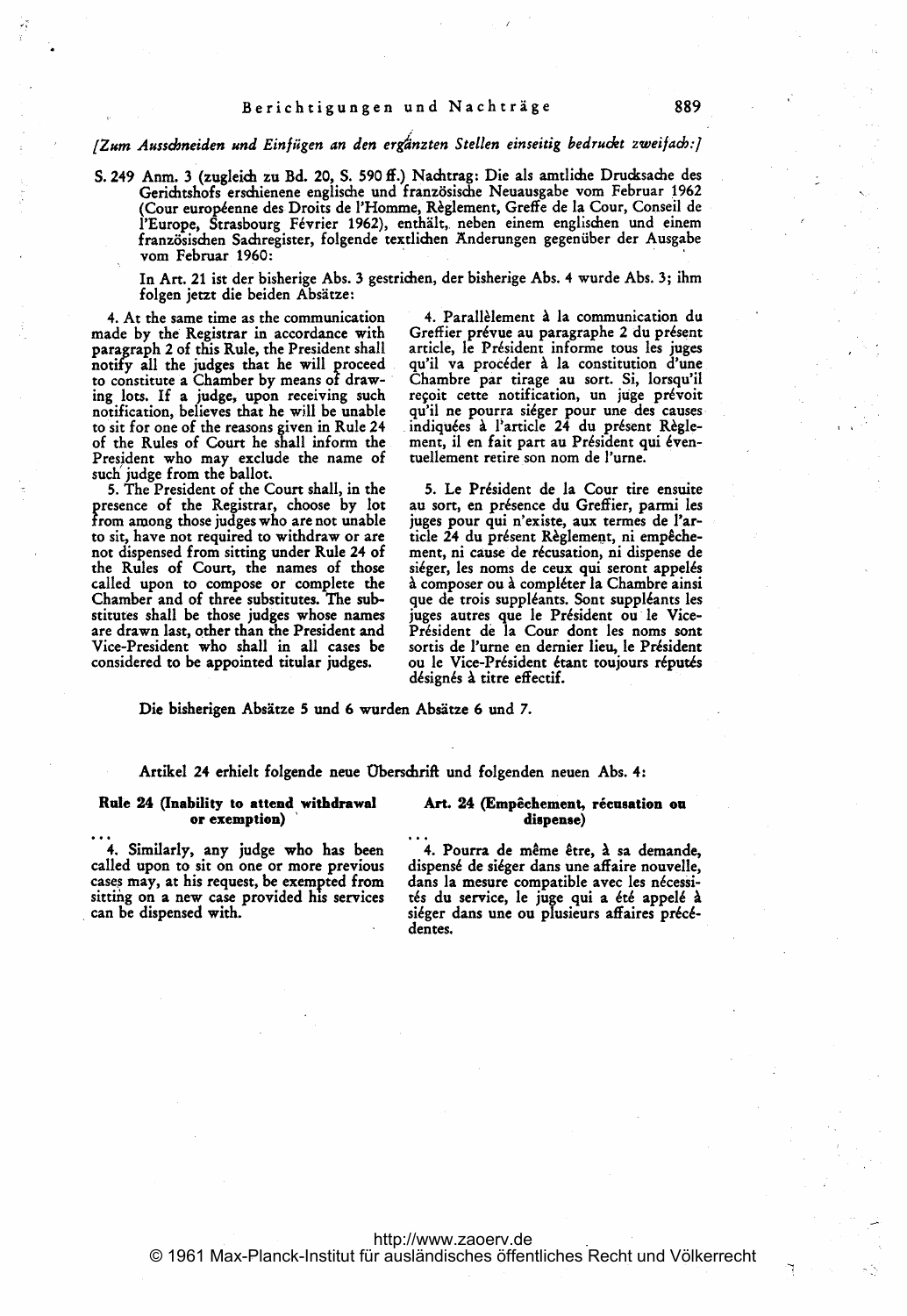

<http://www.zaoerv.de> © 1961 Max-Planck-Institut für ausländisches öffentliches Recht und Völkerrecht